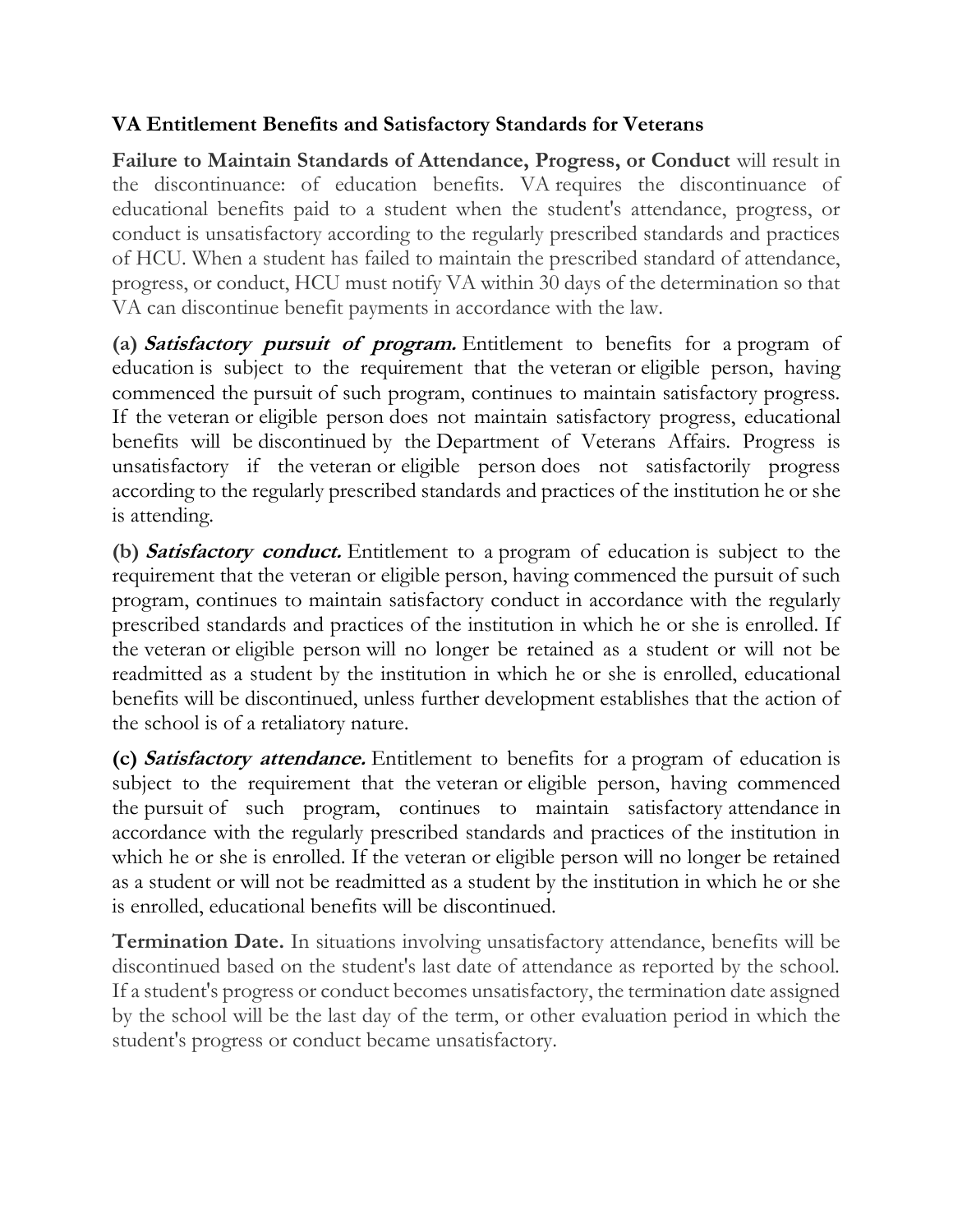#### **Isakson and Roe for Veteran Students**

**The Department of Veterans Administration** has recently sent out updates regarding changes to Educational Benefits. **Isakson and Roe Veterans Health Care and Benefits Improvement Act of 2020 (P.L. [116-315\)](https://www.congress.gov/bill/116th-congress/house-bill/7105/text)** passed into law on January 5, 2021.

## **Online Classes**

Remedial or deficiency courses cannot be taken online. These classes must be taken in a classroom. The Department of Veterans Affairs will not pay for remedial, refresher, or deficiency classes taken online.

# **Enrollment Verification**

**Student receiving benefits under Chapters 30 and 1606** must verify their enrollment at the end of each month enrolled in classes. You can do so by going online to <https://www.gibill.va.gov/wave> or by calling the toll free line at 1-877-823-2378.

**Beginning on August 1, 2021, Post 9/11 (CH 33) students** must verify their enrollment status each month to continue receiving their monthly housing allowance (MHA) and/or kicker payments.

### **CH 33 Students can verify their enrollment status in one of two ways:**

**Text Messaging** – Students who choose VA's "Opt-In" feature will receive a text message each month prompting them to verify their enrollment status.

**Telephone** – Students may call the Education Call Center (ECC) at 888-442-4551 to verify their enrollment status.

• If a student fails to verify for two consecutive months, VA will withhold future MHA payments until they call the Educational Call Center (ECC) to verify.